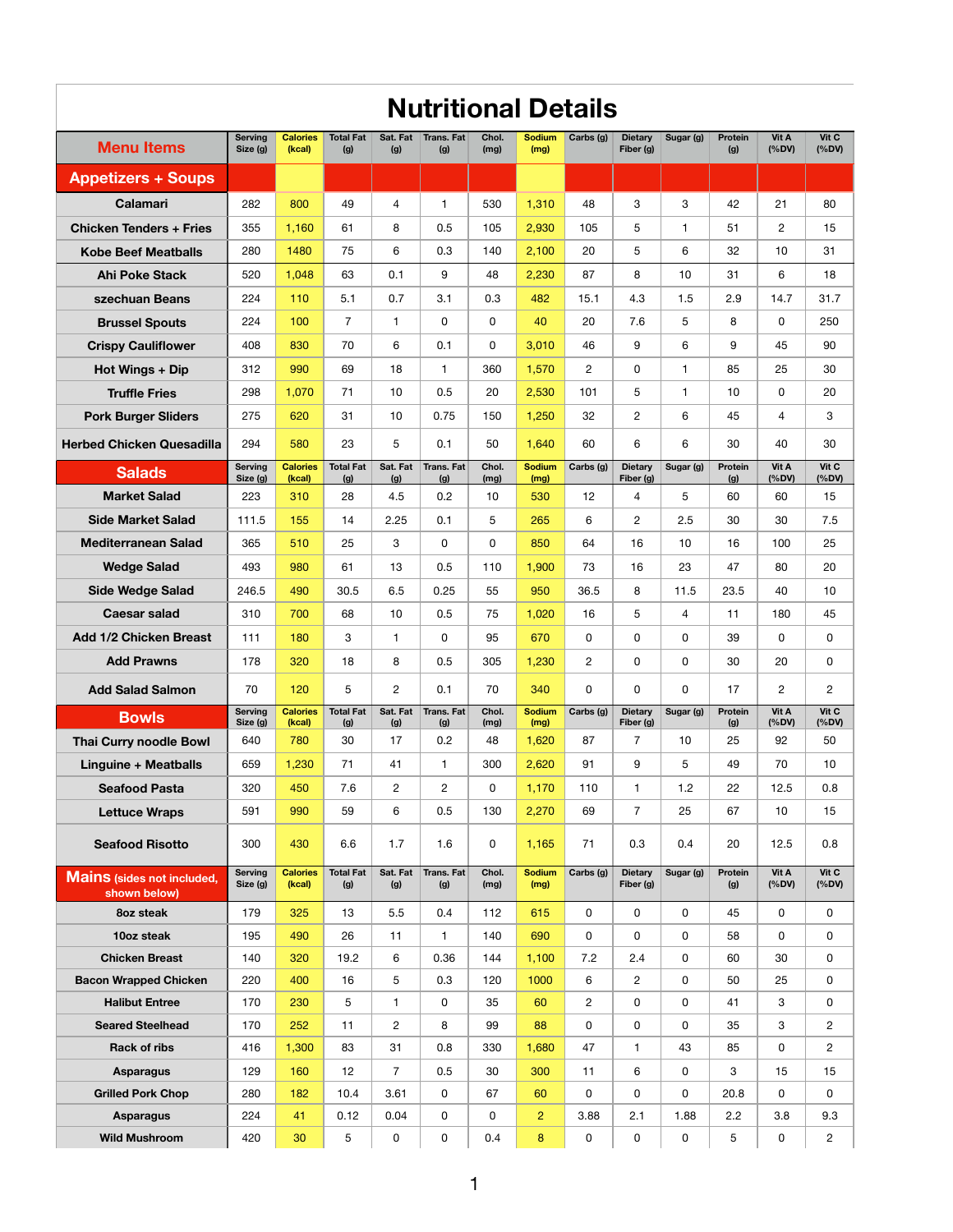| <b>Mashed Potato</b>                                      | 241                       | 470                       | 32                      | 15              | 0                        | 55            | 920                   | 42        | $\overline{4}$              | $\overline{2}$ | $\overline{4}$        | $\overline{4}$ | 10             |
|-----------------------------------------------------------|---------------------------|---------------------------|-------------------------|-----------------|--------------------------|---------------|-----------------------|-----------|-----------------------------|----------------|-----------------------|----------------|----------------|
| <b>Potato Salad</b>                                       | 249                       | 490                       | 35                      | $\overline{7}$  | 0.2                      | 40            | 540                   | 38        | 3                           | 3              | $\overline{7}$        | 4              | 15             |
| <b>Lamb Rack</b>                                          | 216                       | 700                       | 46                      | 23              | 3.2                      | 195           | 170                   | 0         | 0                           | 0              | 62                    | 1              | $\pmb{0}$      |
| <b>Sandwiches (add sides</b><br>from below/salad section) | Serving<br>Size (g)       | <b>Calories</b><br>(kcal) | <b>Total Fat</b><br>(g) | Sat. Fat<br>(g) | Trans, Fat<br>(g)        | Chol.<br>(mg) | <b>Sodium</b><br>(mg) | Carbs (g) | <b>Dietary</b><br>Fiber (g) | Sugar (g)      | <b>Protein</b><br>(g) | Vit A<br>(%DV) | Vit C<br>(%DV) |
| <b>Tennessee Chicken Sandwich</b>                         | 514                       | 1,540                     | 95                      | 21              | 0.5                      | 280           | 2,460                 | 123       | 6                           | 29             | 50                    | 35             | 25             |
| <b>Steak Sandwich</b>                                     | 474                       | 1,340                     | 67                      | 20              | 1.5                      | 115           | 2,950                 | 132       | $\overline{7}$              | $\overline{2}$ | 51                    | 10             | 20             |
| Fish + Chips                                              | 568                       | 1,340                     | 86                      | 9               | 0.5                      | 95            | 2,810                 | 96        | 5                           | 5              | 41                    | $\overline{2}$ | 35             |
| <b>Angus Beef Burger</b>                                  | 315                       | 760                       | 42                      | 14              | $\mathbf{1}$             | 225           | 1,670                 | 45        | 3                           | 8              | 51                    | 6              | 4              |
| <b>Angus Beef Burger (+cheese/</b><br>bacon)              | 420                       | 1,210                     | 84                      | 33              | $\mathbf{1}$             | 300           | 2,410                 | 47        | 3                           | 8              | 67                    | 15             | 4              |
| <b>Beyond Burger</b>                                      | 238                       | 650                       | 40                      | 11              | 0.1                      | 100           | 1,140                 | 49        | 5                           | $\overline{7}$ | 30                    | 6              | 20             |
| <b>Side Fries</b>                                         | 150                       | 470                       | 23                      | $\overline{4}$  | 0.3                      | 0             | 830                   | 59        | 3                           | 1.             | 6                     | 0              | 10             |
| <b>Side Yam</b>                                           | 144                       | 450                       | 23                      | $\mathbf{1}$    | 0.1                      | 0             | 890                   | 57        | $\overline{7}$              | 17             | $\overline{2}$        | 170            | 20             |
| <b>Chowder</b>                                            | 600                       | 750                       | 58                      | 30              | 0.6                      | 200           | 1400                  | 38        | 3                           | $\overline{7}$ | 23                    | 105            | 13             |
| <b>Side Chowder</b>                                       | 327                       | 420                       | 32                      | 19              | 0.4                      | 120           | 960                   | 22        | $\mathbf{2}$                | 5              | 13                    | 60             | 8              |
| <b>Sweets</b>                                             | <b>Serving</b><br>Size(g) | <b>Calories</b><br>(kcal) | <b>Total Fat</b><br>(g) | Sat. Fat<br>(g) | <b>Trans, Fat</b><br>(g) | Chol.<br>(mg) | <b>Sodium</b><br>(mg) | Carbs (g) | <b>Dietary</b><br>Fiber (g) | Sugar (g)      | <b>Protein</b><br>(g) | Vit A<br>(%DV) | Vit C<br>(%DV) |
| <b>Baked Doughnuts (w/ Sauce)</b>                         | 293                       | 960                       | 51                      | 26              | 0                        | 485           | 330                   | 112       | $\overline{c}$              | 85             | 12                    | 20             | $\mathbf 0$    |
| <b>New York Cheesecake</b>                                | 142                       | 320                       | 25                      | 15              | 0.1                      | 100           | 80                    | 25        | $\mathbf{1}$                | 19             | 3                     | 25             | 30             |
| <b>Chocolate Lava Cake</b>                                | 335                       | 1,040                     | 52                      | 29              | 1.5                      | 215           | 770                   | 144       | 9                           | 106            | 13                    | 35             | $\pmb{0}$      |
| <b>Apple Crostatas</b>                                    | 369                       | 1,030                     | 45                      | 27              | $\overline{c}$           | 155           | 440                   | 152       | 3                           | 97             | 11                    | 40             | $\overline{c}$ |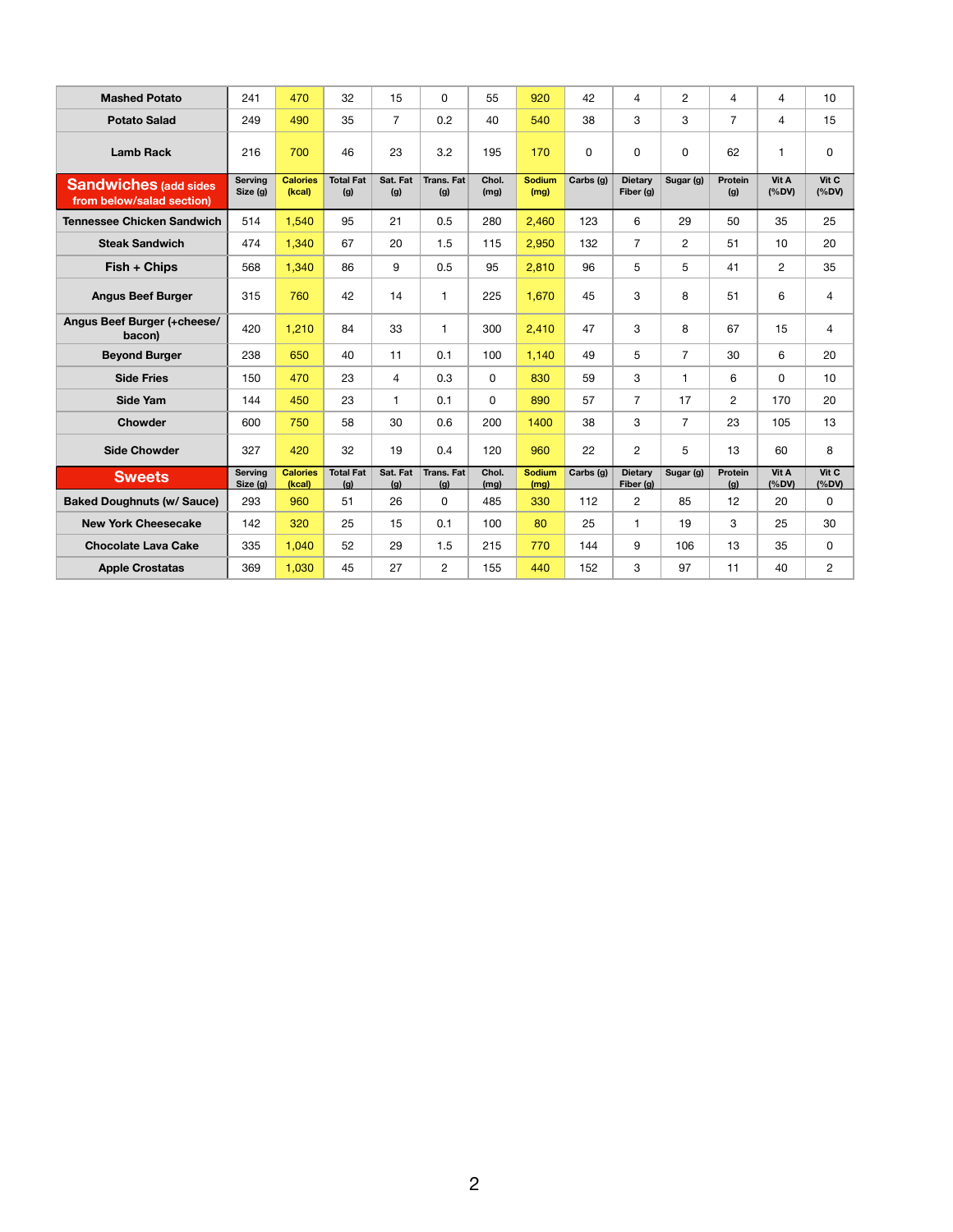| Calcium<br>(%DV) | Iron<br>(%DV)  |  |  |  |  |  |
|------------------|----------------|--|--|--|--|--|
|                  |                |  |  |  |  |  |
| 8                | 35             |  |  |  |  |  |
| 6                | 45             |  |  |  |  |  |
| 12               | 13             |  |  |  |  |  |
| 10               | 20             |  |  |  |  |  |
| 5                | 8              |  |  |  |  |  |
| $\overline{7}$   | 15             |  |  |  |  |  |
| 15               | 25             |  |  |  |  |  |
| 10               | 35             |  |  |  |  |  |
| 6                | 25             |  |  |  |  |  |
| 4.5              | 35             |  |  |  |  |  |
| 60               | 35             |  |  |  |  |  |
| Calcium          | <b>Iron</b>    |  |  |  |  |  |
| (%DV)<br>15      | (%DV)<br>20    |  |  |  |  |  |
| 7.5              | 10             |  |  |  |  |  |
| 15               | 40             |  |  |  |  |  |
| 30               | 35             |  |  |  |  |  |
| 15               | 17.5           |  |  |  |  |  |
| 25               | 20             |  |  |  |  |  |
| 0                | 6              |  |  |  |  |  |
| 10               | 4              |  |  |  |  |  |
| 5                | $\overline{c}$ |  |  |  |  |  |
| Calcium          | Iron           |  |  |  |  |  |
| (%DV)<br>15      | (%DV)<br>68    |  |  |  |  |  |
| 40               | 50             |  |  |  |  |  |
|                  |                |  |  |  |  |  |
|                  |                |  |  |  |  |  |
| 0.4              | 0.2<br>35      |  |  |  |  |  |
| 10<br>0.3        | 0.1            |  |  |  |  |  |
| Calcium<br>(%DV) | Iron<br>(%DV)  |  |  |  |  |  |
| 1.8              | 32             |  |  |  |  |  |
| $\overline{c}$   | 40             |  |  |  |  |  |
| 4.8              | 18             |  |  |  |  |  |
| 4                | 15             |  |  |  |  |  |
| 3                | 5              |  |  |  |  |  |
| $\overline{7}$   | 14             |  |  |  |  |  |
| 15               | 30             |  |  |  |  |  |
| 4                | 8              |  |  |  |  |  |
| 0                | 0              |  |  |  |  |  |
| 2.2              | 15.3           |  |  |  |  |  |